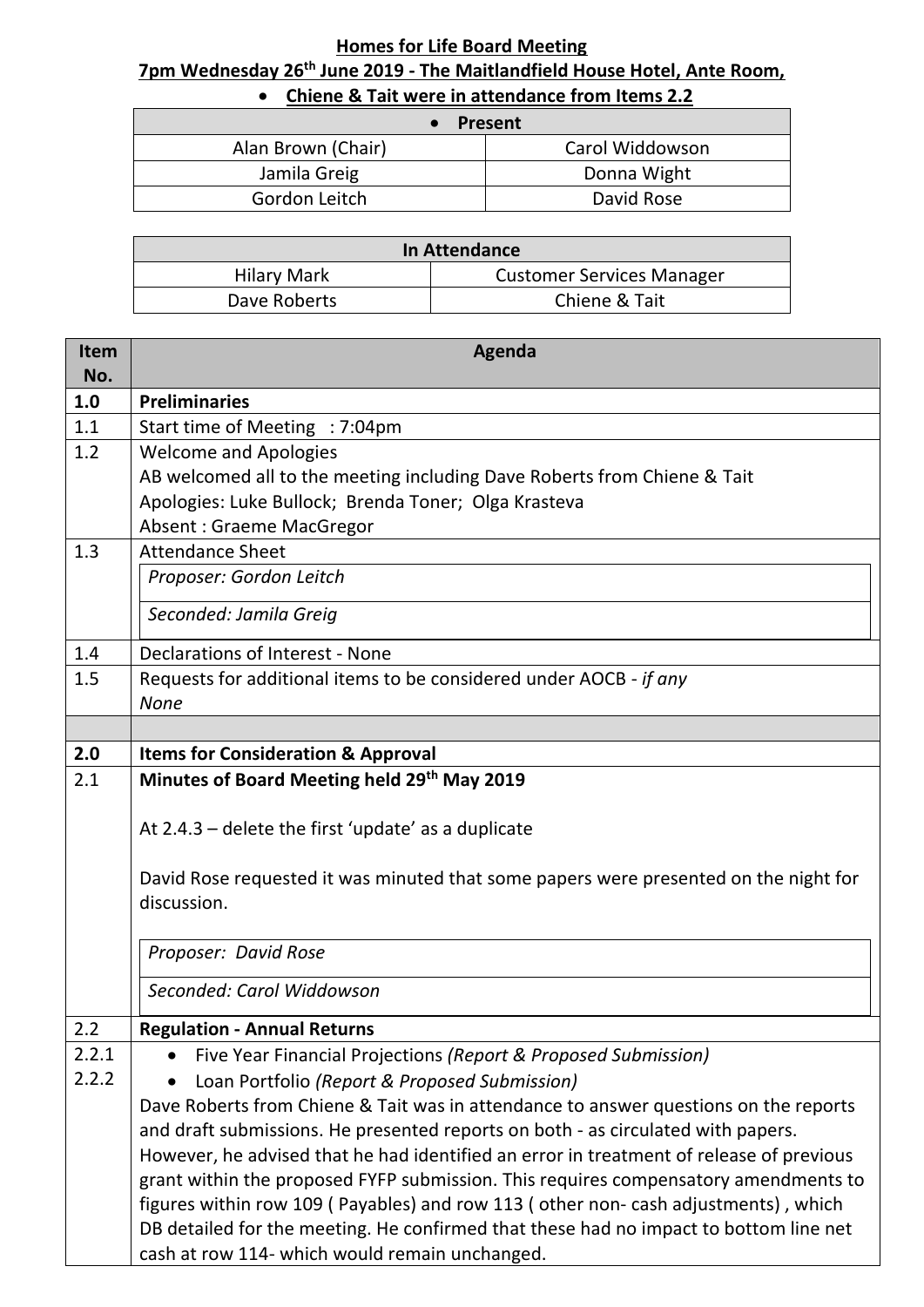|                                                                                             | He highlighted that the lowest cash at bank and in hand (row71) of FYFP is for year<br>2022/23. This is significantly better minimum cash projection than last year's FYFP |  |  |  |  |
|---------------------------------------------------------------------------------------------|----------------------------------------------------------------------------------------------------------------------------------------------------------------------------|--|--|--|--|
| submission. Inflation is assumed to be 2% and that rents would rise in line with inflation. |                                                                                                                                                                            |  |  |  |  |
|                                                                                             | AB asked what may happen in the event of a "No Deal Brexit". DR advised the Bank of                                                                                        |  |  |  |  |
|                                                                                             | England's view was that there would be short term significant price increases before                                                                                       |  |  |  |  |
|                                                                                             | settling down, but that bookies were still predicting that Brexit wouldn't happen.                                                                                         |  |  |  |  |
|                                                                                             | The Loan portfolio showed all covenants covered and final payment would be April 2023.                                                                                     |  |  |  |  |
|                                                                                             | AG will check the submissions and liaise with Chiene & Tait prior to approving them on<br>the portal.                                                                      |  |  |  |  |
|                                                                                             | Delegated authority was sought for Chair & Corporate Services Officer to submit both<br>returns, subject to the above amendments by Friday 28th June.                      |  |  |  |  |
|                                                                                             | Proposer: Gordon Leitch                                                                                                                                                    |  |  |  |  |
|                                                                                             | Seconded: David Rose                                                                                                                                                       |  |  |  |  |
|                                                                                             |                                                                                                                                                                            |  |  |  |  |
| 2.3                                                                                         | AGM - Proposal Wednesday 11 <sup>th</sup> September 2019 at The Maitlandfield House Hotel to                                                                               |  |  |  |  |
|                                                                                             | invite CAB to be guest speaker, continuing focus on Welfare Reform mitigation                                                                                              |  |  |  |  |
|                                                                                             | Proposer: Carol Widdowson                                                                                                                                                  |  |  |  |  |
|                                                                                             | Seconded : Jamila Greig                                                                                                                                                    |  |  |  |  |
|                                                                                             |                                                                                                                                                                            |  |  |  |  |
|                                                                                             | The proposed date of the $11th$ September was approved as it sits before the September                                                                                     |  |  |  |  |
|                                                                                             | long weekend and two Board members will be on holiday the following week.                                                                                                  |  |  |  |  |
|                                                                                             | The Great Hall & Ante Room at the Maitlandfield House Hotel have been provisionally                                                                                        |  |  |  |  |
|                                                                                             | booked for Wednesday 11 <sup>th</sup> September.                                                                                                                           |  |  |  |  |
|                                                                                             | HM advised Jemiel Benison, CAB Manager was available and has agreed to do a short                                                                                          |  |  |  |  |
|                                                                                             | presentation on the services available to tenants including the help with benefits,                                                                                        |  |  |  |  |
|                                                                                             | financial health check and representation in court                                                                                                                         |  |  |  |  |
|                                                                                             |                                                                                                                                                                            |  |  |  |  |
| 2.4                                                                                         | Membership Applications - if any - None received                                                                                                                           |  |  |  |  |
| 3.0                                                                                         | Items for consideration only (no approval required)                                                                                                                        |  |  |  |  |
| 3.1                                                                                         | <b>Customer Services Quarterly Report</b> - 4 <sup>th</sup> Quarter (carried Over from May Meeting)                                                                        |  |  |  |  |
|                                                                                             | The Board noted the contents                                                                                                                                               |  |  |  |  |
|                                                                                             |                                                                                                                                                                            |  |  |  |  |
| 3.2                                                                                         | Regulation - Engagement & Business Plan - Update on Return to the Regulator                                                                                                |  |  |  |  |
|                                                                                             | Dave Roberts confirmed there was no update                                                                                                                                 |  |  |  |  |
|                                                                                             |                                                                                                                                                                            |  |  |  |  |
|                                                                                             |                                                                                                                                                                            |  |  |  |  |
| 4.0                                                                                         | <b>Items for noting</b> (no consideration or approval required)                                                                                                            |  |  |  |  |
| 4.1                                                                                         | Treasury Management Update - Maturing Nationwide Bond Rollover: (carried over from                                                                                         |  |  |  |  |
|                                                                                             |                                                                                                                                                                            |  |  |  |  |
|                                                                                             | May Meeting)                                                                                                                                                               |  |  |  |  |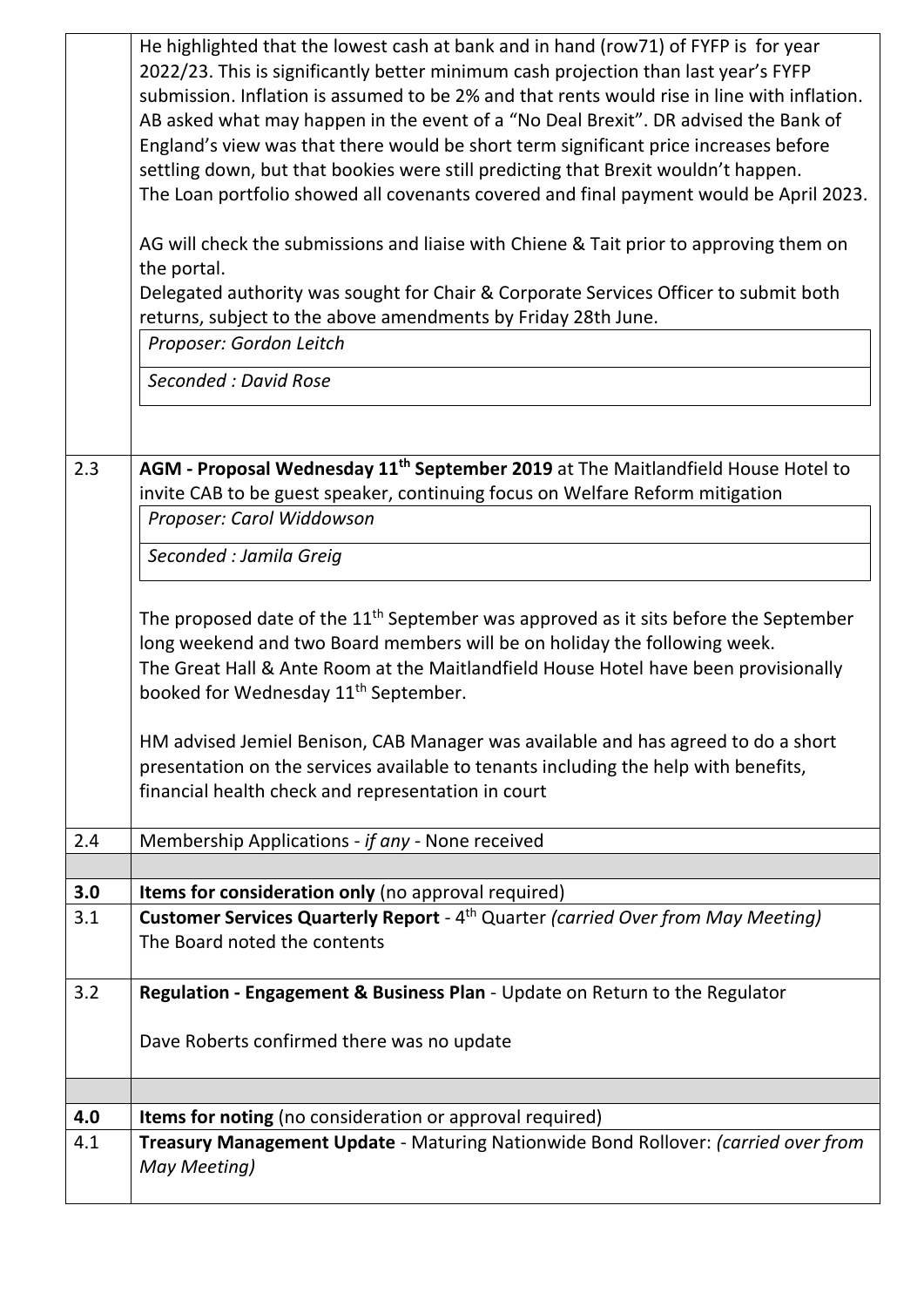|     | AB advised the Board we have recently re-invested £300k with the Nationwide Building                                                                                             |  |  |  |
|-----|----------------------------------------------------------------------------------------------------------------------------------------------------------------------------------|--|--|--|
|     | Society for a further 1-year fixed term (maturing June 2020). The rate is 1.10% an                                                                                               |  |  |  |
|     | increase of 0.20% from last year.                                                                                                                                                |  |  |  |
|     | AG has been liaising with the Bank of Scotland regards the 32 Day Notice Account. She                                                                                            |  |  |  |
|     | had raised a complaint with them a while ago which has resulted in them offering us a<br>£250 goodwill gesture and they are willing to pay the difference in interest rates from |  |  |  |
|     |                                                                                                                                                                                  |  |  |  |
|     | our current Special Interest Bearings Account (SIBA) and their 32 Day Notice Account                                                                                             |  |  |  |
|     | from 1 <sup>st</sup> December 2018 (when the process started) - $8th$ July 2019 . AG to confirm with<br>GR if he is happy to agree their offer of £1,338.16.                     |  |  |  |
|     | On George's return AG will raise the requisite paperwork, the rate of this account is                                                                                            |  |  |  |
|     | 0.75%                                                                                                                                                                            |  |  |  |
| 4.2 | Governance - Governing Body Appraisals - Proposed for completion over July and                                                                                                   |  |  |  |
|     | <b>August for report to end August Board</b>                                                                                                                                     |  |  |  |
|     | AB asked the members to return the form advising of dates they wouldn't be available,                                                                                            |  |  |  |
|     | to AG as soon as possible.                                                                                                                                                       |  |  |  |
| 4.3 | Health & Safety - Verbal Update: Need for asbestos removal from Prestonkirk loft<br>confinement by follow-up surveys - tenders sought                                            |  |  |  |
|     | HM advised that we are obtaining prices from contractors which should be with us by                                                                                              |  |  |  |
|     | end of next week. These shall be assessed following receipt. Tenants are aware asbestos                                                                                          |  |  |  |
|     | debris has been found in the lofts and there will be significant disruption arranging its                                                                                        |  |  |  |
|     | removal in order to comply with HSE regulation. Due to ceiling height its extremely                                                                                              |  |  |  |
|     | unlikely tenants have ever accessed this space.                                                                                                                                  |  |  |  |
| 4.4 | Customer Services - Prize draw for this year's Any Changes survey                                                                                                                |  |  |  |
|     | 1st Draw: $-$                                                                                                                                                                    |  |  |  |
|     | Haddington<br>£75                                                                                                                                                                |  |  |  |
|     | Elphinstone<br>£50                                                                                                                                                               |  |  |  |
|     | Gullane<br>£50                                                                                                                                                                   |  |  |  |
|     | Elphinstone<br>£50                                                                                                                                                               |  |  |  |
|     | 2nd Draw:                                                                                                                                                                        |  |  |  |
|     | Haddington<br>£25                                                                                                                                                                |  |  |  |
|     | Cockenzie<br>£25                                                                                                                                                                 |  |  |  |
|     | Gladsmuir<br>£25                                                                                                                                                                 |  |  |  |
|     | <b>East Linton</b><br>£25                                                                                                                                                        |  |  |  |
|     |                                                                                                                                                                                  |  |  |  |

| 4.5 | Insurance Policy - Update from SFHA regards 2019/20 Certificate of Directors and                                                                                                                                                            |
|-----|---------------------------------------------------------------------------------------------------------------------------------------------------------------------------------------------------------------------------------------------|
|     | <b>Officers Liability Insurance</b>                                                                                                                                                                                                         |
|     | DR asked for clarification on cover for Directors if they are on Board business and using<br>their vehicle to give another Director a lift. HM asked that he send AG an email with the<br>query for her to raise with the insurance company |
| 4.6 | <b>Regulation</b> - new publications available on SHR web or from the office:                                                                                                                                                               |